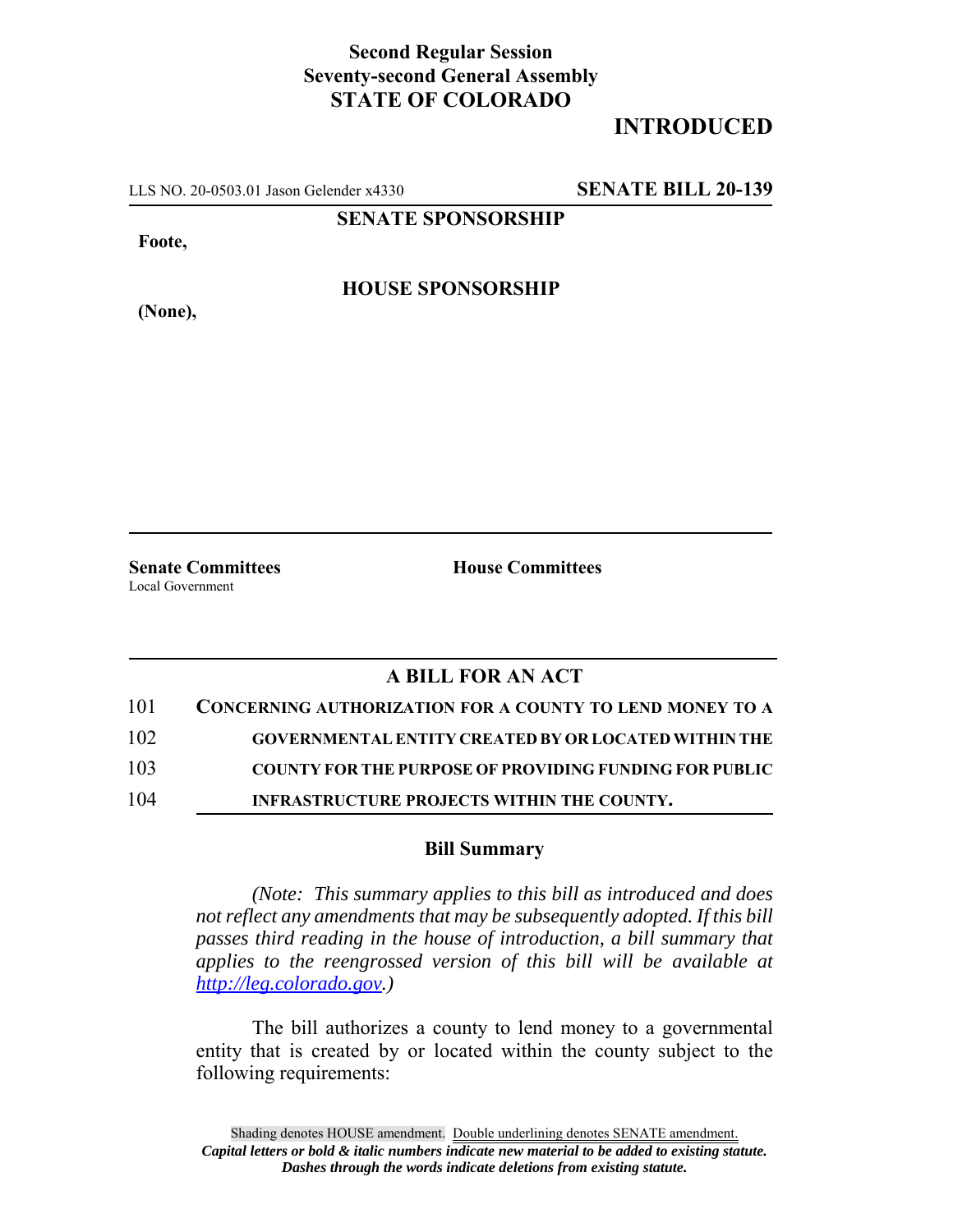| The source of the loan must be legally available money that |
|-------------------------------------------------------------|
| is not otherwise encumbered or obligated;                   |

- ! The loan must have a specified repayment term;
- ! The loan recipient is required to pay the county interest on the loan at an initial rate that is equal to or greater than the rate of return earned on all county financial investments; and
- ! The loan recipient shall use loan proceeds for the sole purpose of funding public infrastructure projects within the county.
- 1 *Be it enacted by the General Assembly of the State of Colorado:* 2 **SECTION 1.** In Colorado Revised Statutes, 30-11-107, **add**  $3 \quad (1)(11)$  as follows: 4 **30-11-107. Powers of the board.** (1) The board of county 5 commissioners of each county has power at any meeting: 6 (ll) TO AUTHORIZE THE COUNTY TREASURER TO MAKE A LOAN TO 7 A GOVERNMENTAL ENTITY THAT IS CREATED BY OR LOCATED WITHIN THE 8 COUNTY IN ACCORDANCE WITH SECTION 30-25-106.5. 9 **SECTION 2.** In Colorado Revised Statutes, **add** 30-25-106.5 as 10 follows: 11 **30-25-106.5. Infrastructure loans to governmental entities** 12 **within a county - authorization - limitations.** (1) NOTWITHSTANDING 13 ANY OTHER PROVISION OF LAW, THE BOARD OF COUNTY COMMISSIONERS 14 OF A COUNTY MAY AUTHORIZE THE COUNTY TREASURER TO MAKE LOANS 15 TO ANY GOVERNMENTAL ENTITY THAT IS CREATED BY OR LOCATED WITHIN 16 THE COUNTY AND THAT UNDERTAKES INFRASTRUCTURE PROJECTS WITHIN 17 THE COUNTY. ANY SUCH LOAN IS SUBJECT TO THE FOLLOWING 18 REQUIREMENTS: 19 (a) THE SOURCE OF THE LOAN MUST BE LEGALLY AVAILABLE
- 20 MONEY THAT IS NOT OTHERWISE ENCUMBERED OR OBLIGATED;